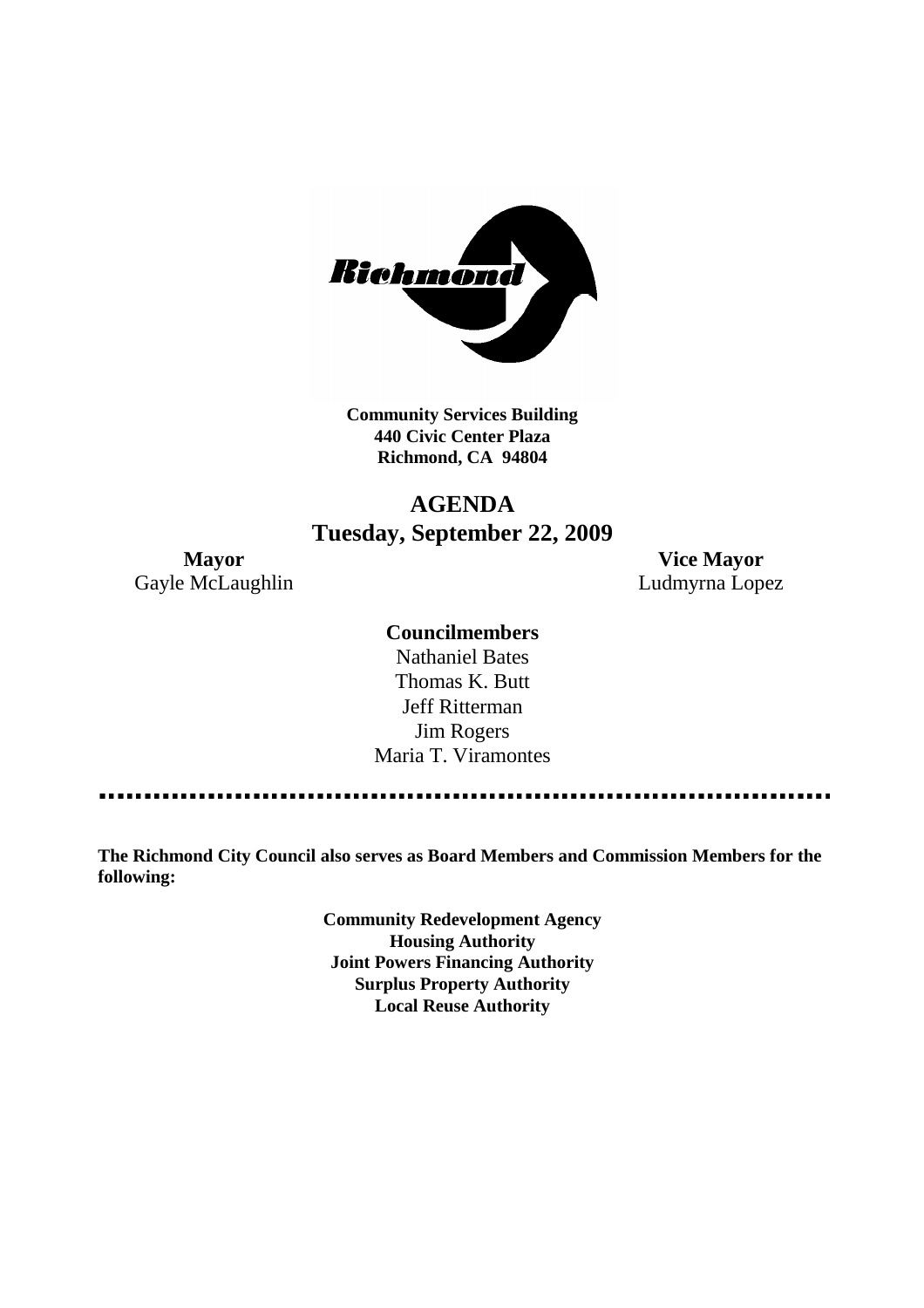# **MEETING PROCEDURES**

The City of Richmond encourages community participation at its City Council meetings and has established procedures that are intended to accommodate public input in a timely and time-sensitive way. As a courtesy to all members of the public who wish to participate in City Council meetings, please observe the following procedures:

**PUBLIC COMMENT ON AGENDA ITEMS:** Anyone who desires to address the City Council on items appearing on the agenda must complete and file a pink speaker's card with the City Clerk **prior** to the City Council's consideration of the item. Once the City Clerk has announced the item and discussion has commenced, no person shall be permitted to speak on the item other than those persons who have submitted their names to the City Clerk. Your name will be called when the item is announced for discussion. **Each speaker will be allowed TWO (2) MINUTES to address the City Council on NON-PUBLIC HEARING items listed on the agenda.**

**OPEN FORUM FOR PUBLIC COMMENT:** Individuals who would like to address the City Council on matters not listed on the agenda or on **Presentations, Proclamations and Commendations, Report from the City Attorney, or Reports of Officers** may do so under Open Forum. All speakers must complete and file a pink speaker's card with the City Clerk **prior** to the commencement of Open Forum. **The amount of time allotted to individual speakers shall be determined based on the number of persons requesting to speak during this item. The time allocation for each speaker will be as follows: 15 or fewer speakers, a maximum of 2 minutes; 16 to 24 speakers, a maximum of 1 and one-half minutes; and 25 or more speakers, a maximum of 1 minute.**

#### **SPEAKERS ARE REQUESTED TO OCCUPY THE RESERVED SEATS IN THE FRONT ROW BEHIND THE SPEAKER'S PODIUM AS THEIR NAME IS ANNOUNCED BY THE CITY CLERK.**

**CONSENT CALENDAR:** Consent Calendar items are considered routine and will be enacted, approved or adopted by one motion unless a request for removal for discussion or explanation is received from the audience or the City Council. A member of the audience requesting to remove an item from the Consent Calendar must complete and file a speaker's card with the City Clerk **prior to the City Council's consideration of Item C, Agenda Review.** An item removed from the Consent Calendar may be placed anywhere on the agenda following the City Council's agenda review.

*The City Council's adopted Rules of Procedure recognize that debate on policy is healthy; debate on personalities is not. The Chairperson has the right and obligation to cut off discussion that is too personal, too loud, or too crude.*

**\*\*\*\*\*\*\*\*\*\*\*\*\*\*\*\*\*\*\*\*\*\*\*\*\*\*\*\*\*\*\*\*\*\*\*\*\*\*\*\*\*\*\*\*\*\*\*\*\*\*\*\*\*\*\*\*\*\***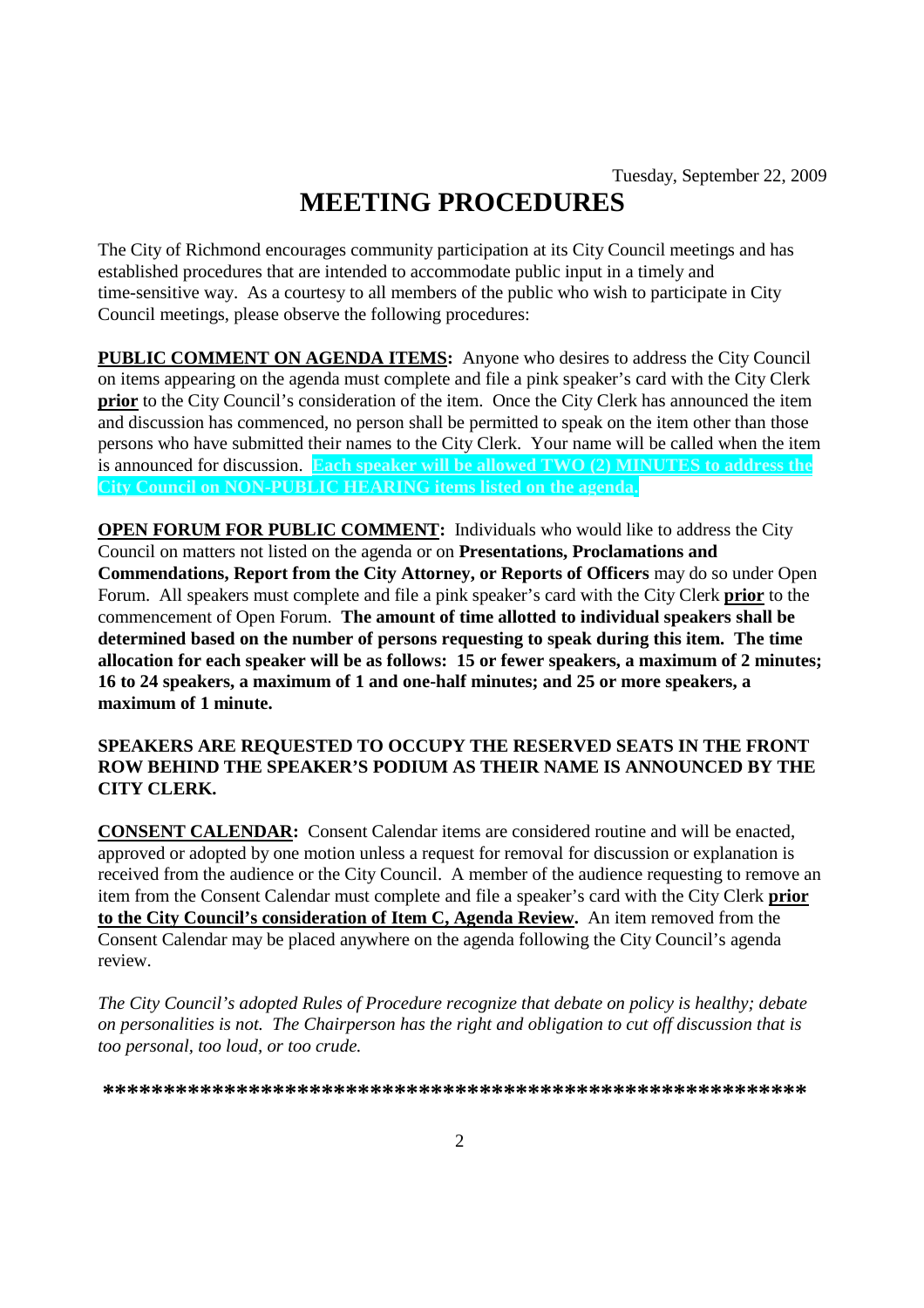Tuesday, September 22, 2009

# **EVENING OPEN SESSION**

5:00 p.m.

## **A. ROLL CALL**

### **B. PUBLIC COMMENT**

#### **C. ADJOURN TO CLOSED SESSION**

# **CLOSED SESSION**

Shimada Room of the Community Services Building

#### **A. CITY COUNCIL**

#### **A-1.** CONFERENCE WITH LEGAL COUNSEL - EXISTING LITIGATION (Subdivision [a] of Government Code Section 54956.9):

Citizens for Eastshore Park vs. City of Richmond

**\*\*\*\*\*\*\*\*\*\*\*\*\*\*\*\*\*\*\*\*\*\*\*\*\*\*\*\*\*\*\*\*\*\*\*\*\*\*\*\*\*\*\*\*\*\*\*\*\*\*\*\*\*\*\*\*\*\***

# **RICHMOND CITY COUNCIL**

6:30 p.m.

### **PLEDGE TO THE FLAG**

- **A. ROLL CALL**
- **B. STATEMENT OF CONFLICT OF INTEREST**
- **C. OPEN FORUM FOR PUBLIC COMMENT**
- **D. AGENDA REVIEW**

#### **E. PRESENTATIONS, PROCLAMATIONS, AND COMMENDATIONS**

**E-1.** Proclamation honoring October as Youth Violence Prevention and Awareness Month and October 17, 2009, as the sixth annual Youth Stopping Violence Summit in Richmond - Mayor McLaughlin (620-6503).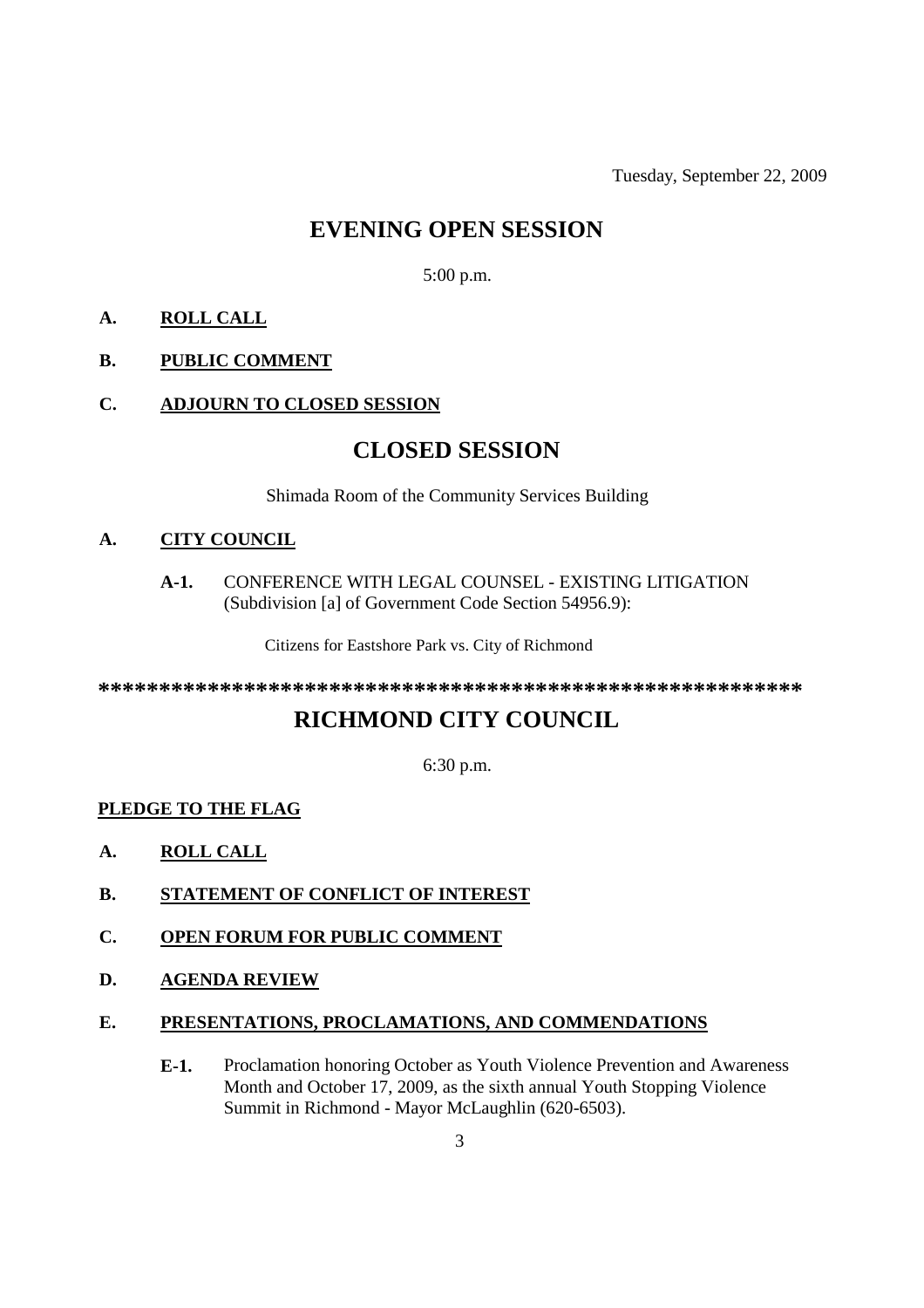- **E-2.** Presentation of a proclamation in recognition of National Hispanic Heritage Month - Mayor McLaughlin (650-6503) and Vice Mayor Lopez (620-6581).
- **E-3.** Presentation of certificates honoring Casper's Hot Dogs and Ramos Construction as Richmond small businesses of the month for September 2009 - Mayor McLaughlin (620-6503).
- **E-4.** Receive a California Clean Air Award presented by Narinder Dhaliwal of the California Clean Air Project for adopting comprehensive secondhand smoke protection laws - Councilmember Butt (236-7435).

#### **F. REPORT FROM THE CITY ATTORNEY OF FINAL DECISIONS MADE AND NON-CONFIDENTIAL DISCUSSIONS HELD DURING CLOSED SESSION**

### **G. CITY COUNCIL CONSENT CALENDAR**

**G-1.** ADOPT an ordinance (second reading) repealing the moratorium on the construction, structural alteration or relocation of permanent signs and enacting new provisions of the Richmond Municipal Code setting forth sign standards - Planning and Building Services Department (Richard Mitchell 620-6706).

#### **H. STUDY SESSION**

- **H-1.** PRESENTATION by Don Lau, Vice President, YMCA of the East Bay, on the Rosie's Girls Program and ACKNOWLEDGEMENT of the sponsors, volunteers and participants for their contribution and dedication - Councilmember Butt (620-6581).
- **H-2.** PRESENTATION of Richmond Parks Survey by Healthy Eating and Active Living (HEAL) and Richmond Parks and Recreation Commission - Mayor McLaughlin (620-6503).
- **H-3.** PRESENTATION on the progress of and future improvements planned for the Central Richmond Greenway Bicycle and Pedestrian Trail Project - Engineering Services (Rich Davidson 307-8105).
- **H-4.** PRESENTATION by Richmond CA. Community Land Trust on the feasibility and benefits of a land trust for the City of Richmond - Mayor McLaughlin (620- 6503) and Councilmember Ritterman (620-6581).